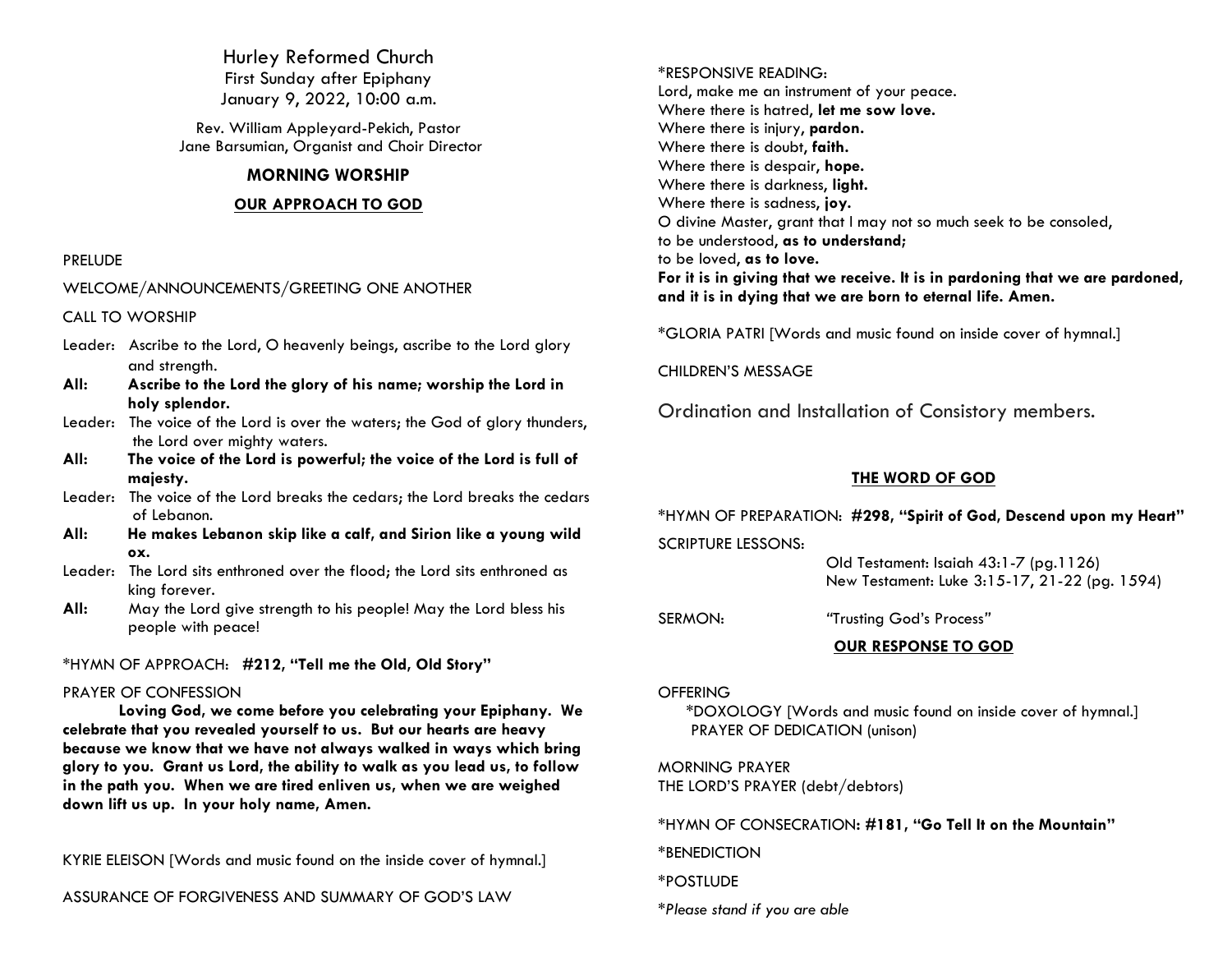### **Welcome to Hurley Reformed Church!**

With joy we welcome your presence among us today. Let the words of the psalmist set the tone of our worship: "Sing praises to the LORD, O you faithful ones, and give thanks to his holy name--joy comes with the morning" (Psalm 30:4-5 NSRV)

**In Person and Zoom Worship** happens at 10am!

**Ushers assisting in the service** are Lisa Longto and Dino Sumerano.

**Please join us** in Schadewald Hall after worship for refreshments! Coffee hour is provided by Consistory in honor of our new Consistory members and in gratitude to those going off for their dedication and service.

**Mission of the month-** Angel Food East

**Reach out to those who need your support in their day to day needs:**  Judy Bell (Terry Gaffken's mom) needs prayers; Shirley Ruth is in Golden Hill; Bev Roosa is at the Terraces at Brookmeade; Fred Horvers is at TenBroeck; Lori Pinkham is in Wingate at Ulster; Anthony DiPietro (son of MaryAnn DiPietro); Marie Dressel.

**Audio recordings** of the weekly sermon are available on our website, HurleyReformedChurch.org.

# **Hurley Reformed Church**

11 Main Street, PO Box 328, Hurley NY 12443

845-331-4121 www.HurleyReformedChurch.org

**Staff**

Rev. William Appleyard-Pekich Tara Lockart- Church Secretary pastor@HurleyReformedChurch.org admin@HurleyReformedChurch.org

Organist/Choir Director – Treasurer – Arlene Cotich Jane Barsumian, M.Ed.

# **Consistory 2022**

Dennis Croswell, *Property & Maintenance* Allan Dumas Christopher Decker, *Information Technology* Lee Gable Glenn Decker, *Finance* Jeanne Quenzer Lisa Longto, *Clerk* David Kent, *Youth Ministry* Linda Moon, *Missions* Dino Sumerano, *Worship* Bill Baldinger Robert Kindt

**Elders Deacons**

Hours: T,W,TH,F, 9-2

Rev. Charles E. Stickley, *Pastor Emeritus*

**Stickley Gardens Columbarium . . .** A sacred place of beauty and contemplation. (*Located on the south lawn of the church.)* 

The lone candle on the chancel is our Peace Candle. It represents this church's support for the men and women in military service, and our prayer that one day we will live in a world where their sacrifice is no longer needed.



Hurley Reformed Church Hurley, New York

The Rev. William Appleyard-Pekich Minister of Word and Sacrament

#### *Welcome*

*May the doors of this church be wide enough to receive all who need human love and fellowship, and a Father's care; and narrow enough to shut out all envy and hate.*

*Enter to Worship Depart to Serve*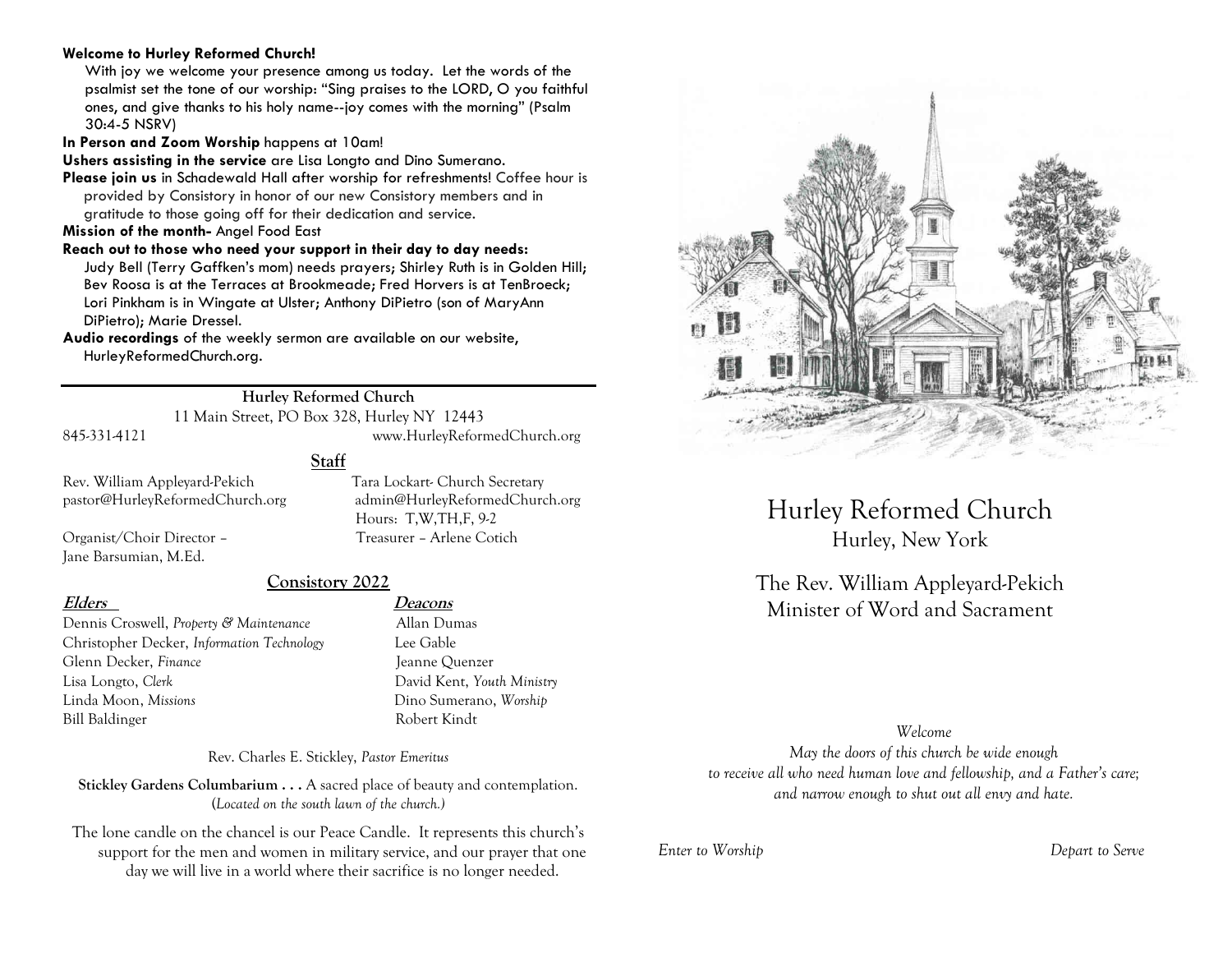# **#212 Tell me the Old, Old Story**

Tell me the old, old story Of unseen things above, Of Jesus and His glory, Of Jesus and His love. Tell me the story simply, As to a little child, For I am weak and weary, And helpless and defiled.

Refrain: Tell me the old, old story, Tell me the old, old story, Tell me the old, old story, Of Jesus and His love.

Tell me the story slowly, That I may take it in, That wonderful redemption, God's remedy for sin. Tell me the story often, For I forget so soon; The early dew of morning Has passed away at noon.

Refrain: Tell me the old, old story, Tell me the old, old story, Tell me the old, old story, Of Jesus and His love.

Tell me the same old story When you have cause to fear That this world's empty glory Is costing me too dear. Yes, and when that world's glory Is dawning on my soul, Tell me the old, old story: Christ Jesus makes thee whole.

Refrain: Tell me the old, old story, Tell me the old, old story, Tell me the old, old story, Of Jesus and His love.

# **#298 Spirit of God, Descend upon my Heart**

- 1. Spirit of God, descend upon my heart; Wean it from earth; through all its pulses move. Stoop to my weakness, mighty as Thou art, And make me love Thee as I ought to love.
- 2. Hast Thou not bid us love Thee, God and King? All, all Thine own, soul, heart and strength and mind. I see Thy cross; there teach my heart to cling: Oh, let me seek Thee, and, oh, let me find!
- 3. Teach me to feel that Thou art always nigh; Teach me the struggles of the soul to bear, To check the rising doubt, the rebel sigh; Teach me the patience of unanswered prayer.
- 4. Teach me to love Thee as Thine angels love, One holy passion filling all my frame; The baptism of the heav'n-descended Dove, My heart an altar, and Thy love the flame.